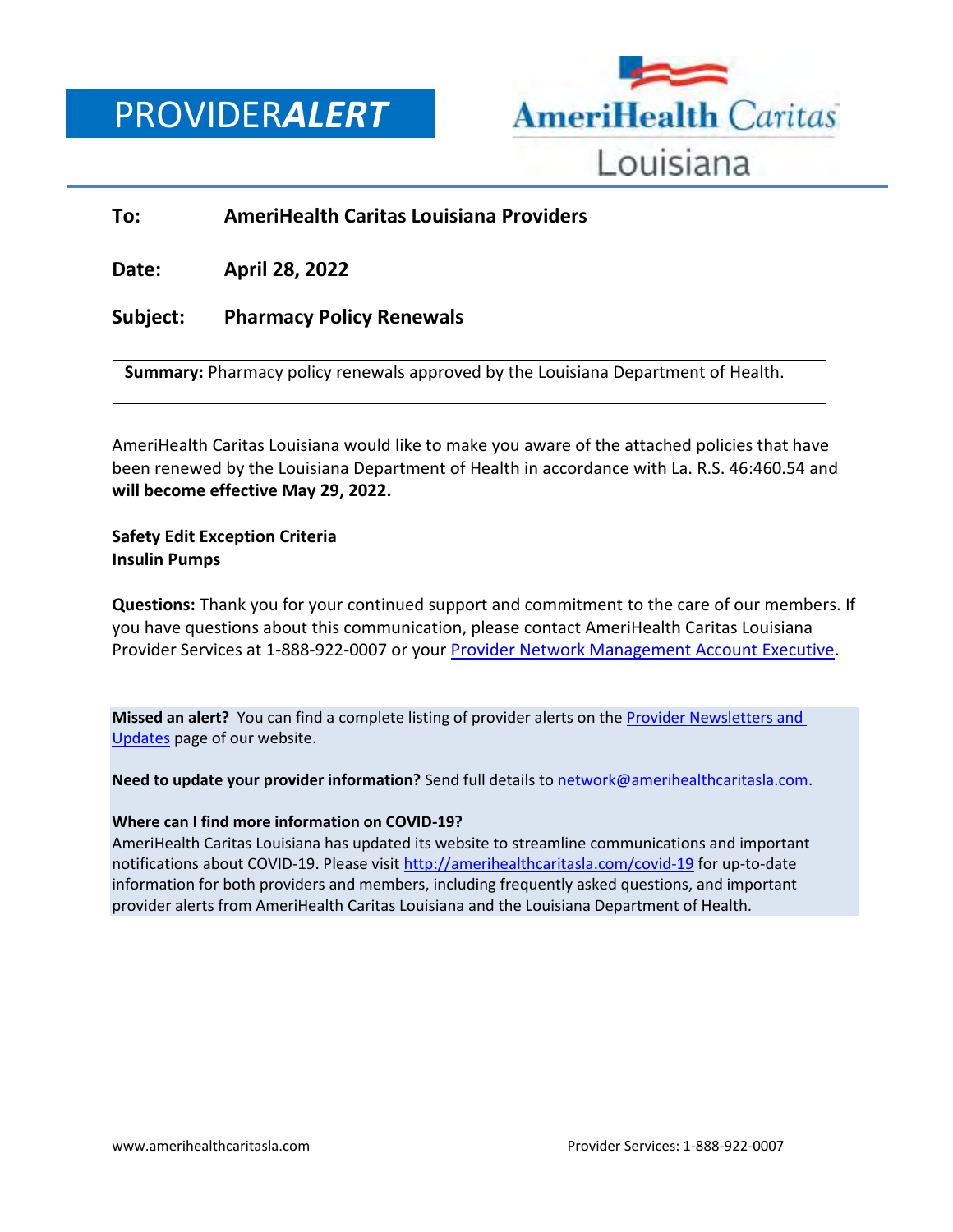| <b>Field Name</b>                        | <b>Field Description</b>                                                                                                                                                                                                                                                                                                                                                                                                                                                                                                                                                              |
|------------------------------------------|---------------------------------------------------------------------------------------------------------------------------------------------------------------------------------------------------------------------------------------------------------------------------------------------------------------------------------------------------------------------------------------------------------------------------------------------------------------------------------------------------------------------------------------------------------------------------------------|
| Prior Authorization<br>Group Description | <b>Safety Edit Exception Criteria</b>                                                                                                                                                                                                                                                                                                                                                                                                                                                                                                                                                 |
| <b>Covered Uses</b>                      | All medically accepted indications. Medically accepted indications are<br>defined using the following compendia resources: the Food and Drug<br>Administration (FDA) approved indication(s) (Drug Package Insert),<br>American Hospital Formulary Service Drug Information (AHFS-DI), and<br>DRUGDEX Information System. The reviewer may also reference disease<br>state specific standard of care guidelines.                                                                                                                                                                       |
| Scope                                    | Requests for formulary drugs and for previously approved non-formulary<br>drugs:<br>Exceeding the Food and Drug Administration (FDA) or compendia<br>$\bullet$<br>max dose recommendations<br>Exceeding the FDA dosing or compendia administration frequency<br>$\bullet$<br>recommendations<br>Exceeding the FDA or compendia duration of therapy<br>recommendations<br>Duplication of therapy error at Point of Service (POS)<br>Age Restriction error at POS<br>$\bullet$<br><b>Day Supply Limit error at POS</b><br>Concurrent Use error at POS                                   |
|                                          | <b>Drug Drug Interaction error at POS</b>                                                                                                                                                                                                                                                                                                                                                                                                                                                                                                                                             |
| Criteria                                 | <b>Exceeding the Food and Drug Administration (FDA) or compendia</b><br>maximum dose, administration frequency or duration of therapy<br>recommendations.<br>The member must have a documented treatment failure with the<br>drug at the maximum tolerated dose or maximum dose (whichever is<br>the lesser dose), administration frequency or duration of therapy.<br><b>AND</b><br>The provider must submit a medical reason why the maximum dose,<br>administration frequency or duration of therapy needs to be<br>exceeded based on the member's condition or treatment history. |
|                                          | <b>Duplication of therapy</b>                                                                                                                                                                                                                                                                                                                                                                                                                                                                                                                                                         |
|                                          | Transition from one agent to another<br>If a provider has outlined a plan to transition a member to a similar                                                                                                                                                                                                                                                                                                                                                                                                                                                                         |
|                                          | drug or provided a dose titration schedule, the requested drug is<br>approved for one month*.<br>Concurrent Therapy with two similar agents                                                                                                                                                                                                                                                                                                                                                                                                                                           |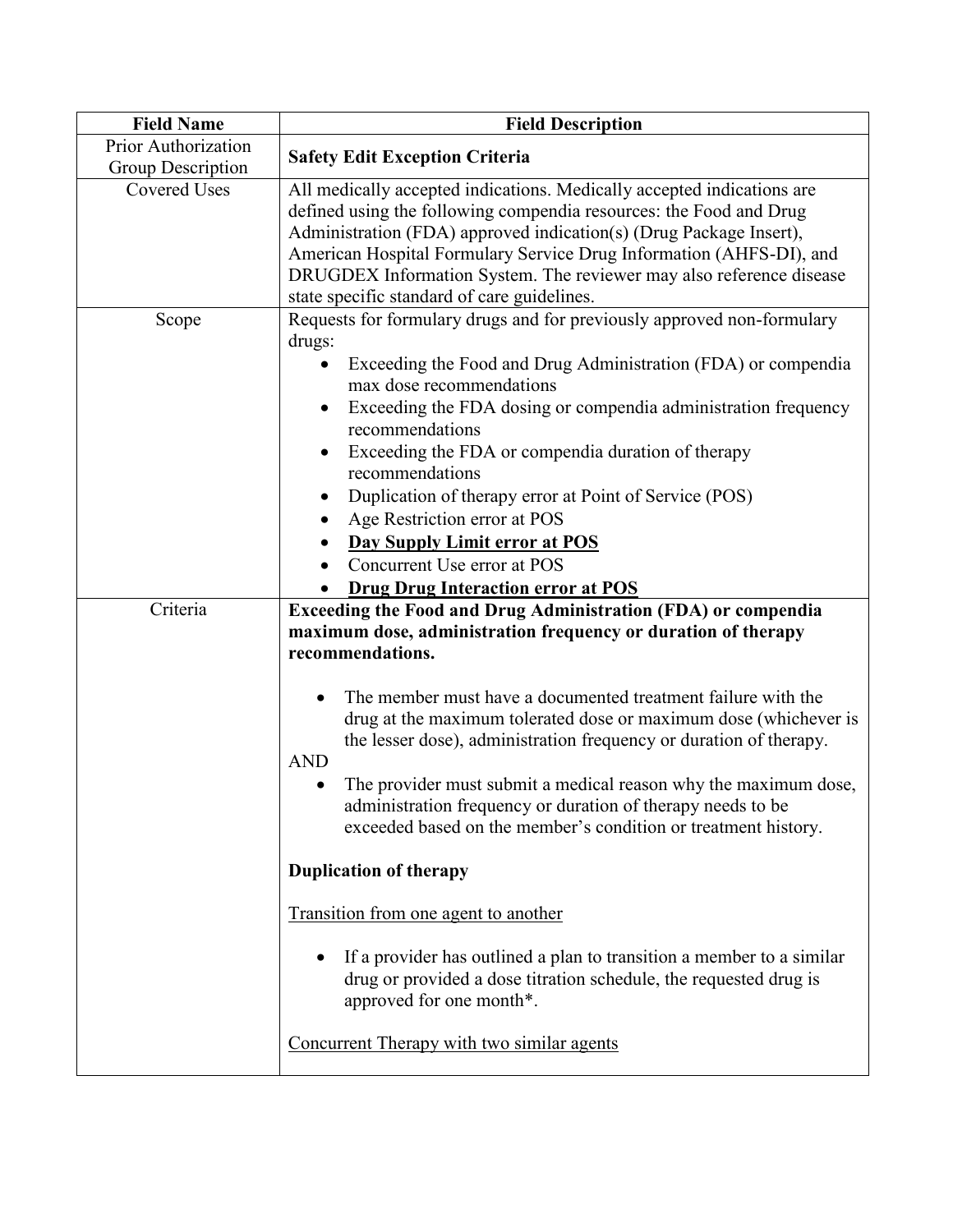|                              | The provider must submit a medical reason why treatment with<br>more than one drug in the same class is required based on the<br>member's condition and treatment history.<br><b>OR</b>                                                                                     |
|------------------------------|-----------------------------------------------------------------------------------------------------------------------------------------------------------------------------------------------------------------------------------------------------------------------------|
|                              | The provider must submit disease state specific standard of care<br>guidelines supporting concurrent therapy.                                                                                                                                                               |
|                              | <b>Age Restriction</b>                                                                                                                                                                                                                                                      |
|                              | The provider must submit a medical reason why the drug is needed<br>for a member whose age is outside of the plan's minimum or<br>maximum age limit.                                                                                                                        |
|                              | <b>AND</b>                                                                                                                                                                                                                                                                  |
|                              | The indication and dose requested is supported by the Medical<br>Compendia or current treatment guidelines.                                                                                                                                                                 |
|                              | <b>Day Supply Limit</b>                                                                                                                                                                                                                                                     |
|                              | An additional fill exceeding the day supply limit is needed based<br>on a dose increase or is needed to achieve a total daily dose                                                                                                                                          |
|                              | OR<br>The provider must submit a medical reason why an additional<br><u>fill is needed outside of the plan's day supply limit.</u><br><b>AND</b><br>The indication and dose requested is supported by the FDA,<br><b>Medical Compendia or current treatment guidelines.</b> |
|                              |                                                                                                                                                                                                                                                                             |
|                              | <b>Concurrent Use/Drug Drug Interaction:</b>                                                                                                                                                                                                                                |
|                              | The provider must submit a medical reason why treatment with both<br>drugs is necessary for the member<br><b>AND</b>                                                                                                                                                        |
|                              |                                                                                                                                                                                                                                                                             |
|                              | The increased risk for side effects when taking the drugs                                                                                                                                                                                                                   |
|                              | together has been discussed with the member                                                                                                                                                                                                                                 |
|                              | Medical Director/clinical reviewer may override criteria when, in                                                                                                                                                                                                           |
|                              | his/her professional judgement, the requested item is medically                                                                                                                                                                                                             |
|                              |                                                                                                                                                                                                                                                                             |
|                              | necessary.                                                                                                                                                                                                                                                                  |
| Coverage Duration            | *One month approval for Duplication of therapy when transitioning from                                                                                                                                                                                                      |
|                              | one agent to another.                                                                                                                                                                                                                                                       |
|                              | All Other Scenarios: 12 months                                                                                                                                                                                                                                              |
| <b>Revision/Review Date:</b> | 510/2021                                                                                                                                                                                                                                                                    |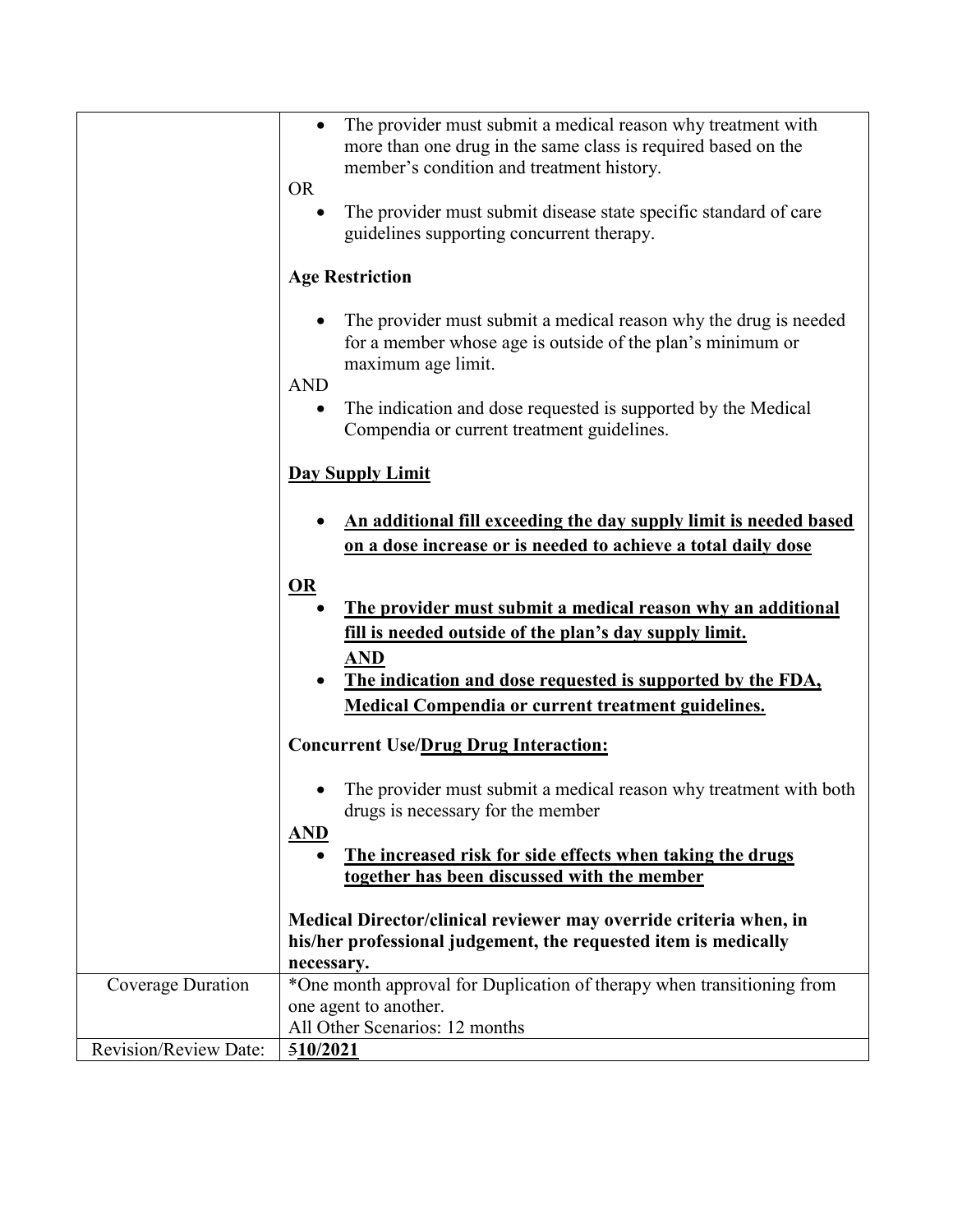| <b>Field Name</b>         | <b>Field Description</b>                                                                                                                |
|---------------------------|-----------------------------------------------------------------------------------------------------------------------------------------|
| Prior Authorization       | <b>Insulin Pumps</b>                                                                                                                    |
| Group Description         |                                                                                                                                         |
| Drugs                     | Omnipod Dash, insulin delivery pods only                                                                                                |
|                           | (Notes: The Omnipod Dash PDM (Personal Diabetes Manager) is                                                                             |
|                           | provided direct by Insulet and should not be requested by the                                                                           |
|                           | prescriber/billed to the plan.)                                                                                                         |
|                           |                                                                                                                                         |
|                           | This policy does not apply to pumps reviewed and/or covered by                                                                          |
|                           | the Medical Benefit including, but not limited to V-Go 24-hour                                                                          |
|                           | disposable system and t:slim X2, and continuous glucose                                                                                 |
|                           | monitor/insulin pumps such as MiniMed and taxim X2. Requests                                                                            |
|                           | for these products are referred to the plan's Utilization                                                                               |
|                           | Management team for review.                                                                                                             |
| <b>Covered Uses</b>       | Medically accepted indications are defined using the following sources:                                                                 |
|                           | the Food and Drug Administration (FDA), Micromedex, American                                                                            |
|                           | Hospital Formulary Service (AHFS), United States Pharmacopeia Drug                                                                      |
|                           | Information for the Healthcare Professional (USP DI), the Drug                                                                          |
|                           | Package Insert (PPI), or disease state specific standard of care                                                                        |
|                           | guidelines.                                                                                                                             |
| <b>Exclusion Criteria</b> | None                                                                                                                                    |
| Required Medical          | See "Other Criteria"                                                                                                                    |
| Information               |                                                                                                                                         |
| <b>Age Restrictions</b>   | None                                                                                                                                    |
| Prescriber                | Prescribed by or in consultation with an endocrinologist                                                                                |
| <b>Restrictions</b>       |                                                                                                                                         |
| Coverage Duration         | If all of the criteria are met, the request will be approved for 12 months.                                                             |
|                           | If the criteria are not met, the request is referred to a Medical                                                                       |
|                           | Director/Clinical Reviewer for medical necessity review.                                                                                |
| Other Criteria            | <b>Initial Authorization</b>                                                                                                            |
|                           | Diagnosis - diabetes<br>$\bullet$                                                                                                       |
|                           | One of the following                                                                                                                    |
|                           | $\leq$ 18 years with type 1 diabetes or other insulin-deficient forms<br>$\circ$<br>of diabetes (i.e. cystic-fibrosis related diabetes) |
|                           | Continuation of therapy for patient new to plan<br>$\circ$                                                                              |
|                           | Treatment with multiple daily doses $(\geq 3)$ of insulin and one of<br>$\circ$                                                         |
|                           | the following                                                                                                                           |
|                           | Persistently inadequate glycemic control (i.e. HbA1C $\geq$                                                                             |
|                           | 7% on multiple consecutive readings with one being                                                                                      |
|                           | within the last 3 months, frequent bouts of hypoglycemia,                                                                               |
|                           | overt microvascular complications)                                                                                                      |